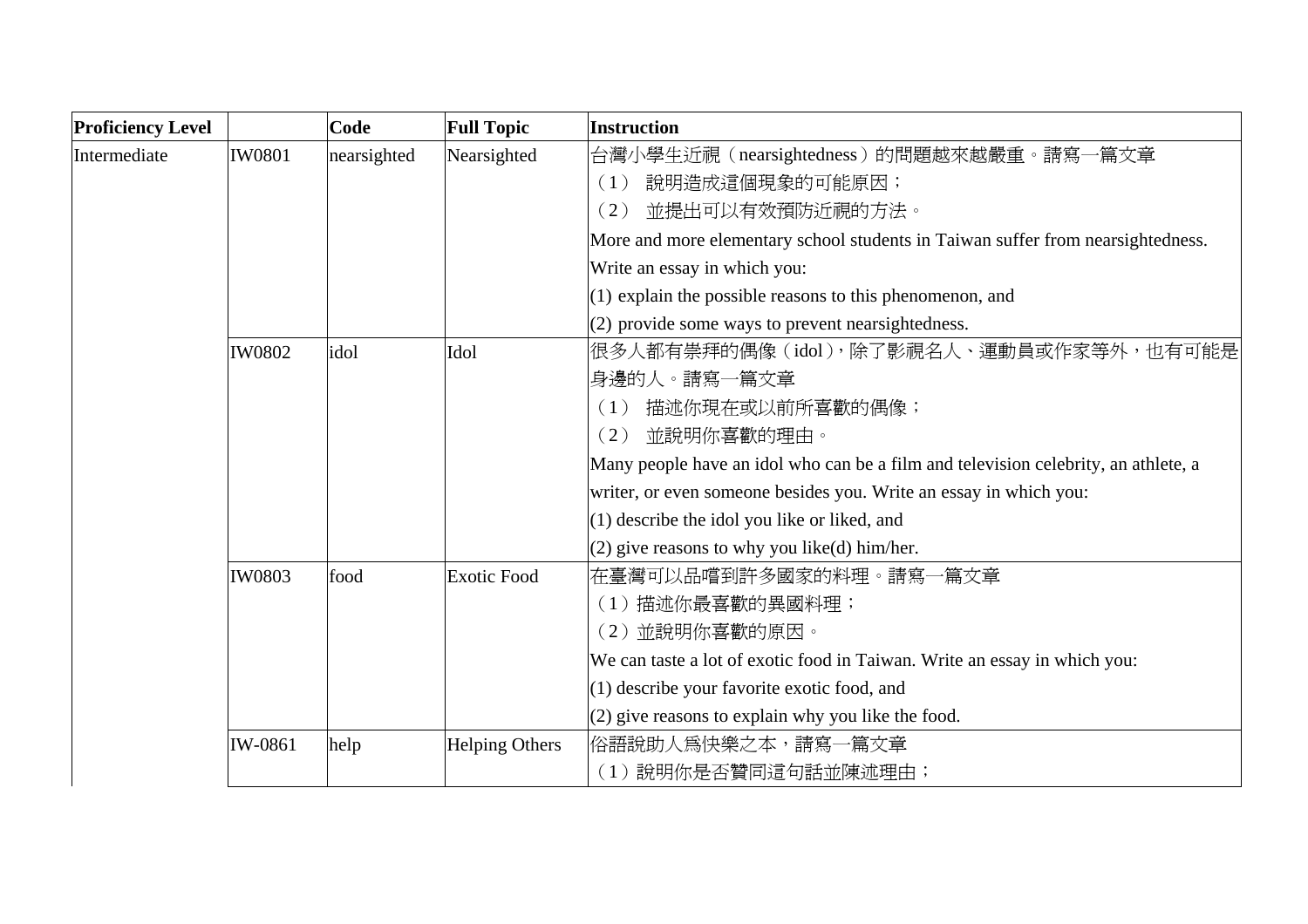|                   |         |           |                       | (2) 描述一個你幫助別人的經驗                                                                                     |
|-------------------|---------|-----------|-----------------------|------------------------------------------------------------------------------------------------------|
|                   |         |           |                       | One Chinese proverb says, "Helping others is the source of happiness."                               |
|                   |         |           |                       | Write an essay in which you:                                                                         |
|                   |         |           |                       | (1) express whether you agree with this proverb and provide specific reasons, and                    |
|                   |         |           |                       | (2) describe one experience that you helped others.                                                  |
|                   | IW-0862 | invention | Invention             | 歷史上有許多發明改變了人類的生活。請寫一篇文章                                                                              |
|                   |         |           |                       | (1) 描述未來你最希望看到的一項發明;                                                                                 |
|                   |         |           |                       | (2) 說明這項新發明的重要性                                                                                      |
|                   |         |           |                       | Many inventions in history have changed the life of mankind. Write an essay in which                 |
|                   |         |           |                       | you:                                                                                                 |
|                   |         |           |                       | $(1)$ describe one invention that you wish to see in the future, and                                 |
|                   |         |           |                       | (3) explain the importance of this new invention.                                                    |
|                   | IW-0863 | music     | Music                 | 音樂是許多人生活中不可或缺的一部分。請寫一篇文章                                                                             |
|                   |         |           |                       | (1) 說明音樂對你的重要性並陳述理由;                                                                                 |
|                   |         |           |                       | (2) 描述你自己最喜歡的音樂類型。                                                                                   |
|                   |         |           |                       | Music is essential part of many people' lives. Write an essay in which you:                          |
|                   |         |           |                       | (1) explain the importance of music to you and provide specific reasons, and                         |
|                   |         |           |                       | (2) describe your favorite type of music.                                                            |
| High-Intermediate | HW-0801 | education | <b>High Education</b> | As the number of colleges and universities in Taiwan increases, more students are able               |
|                   |         |           |                       | to receive higher education. Do you think this will have a positive impact on our                    |
|                   |         |           |                       | society? Write an essay in which you:                                                                |
|                   |         |           |                       | (1) express your view on this phenomenon and                                                         |
|                   |         |           |                       | (2) give specific reasons to support your opinion.                                                   |
|                   | HW-0861 | IM        |                       | Instant Messaging More and more people rely on instant messaging via the Internet as a communication |